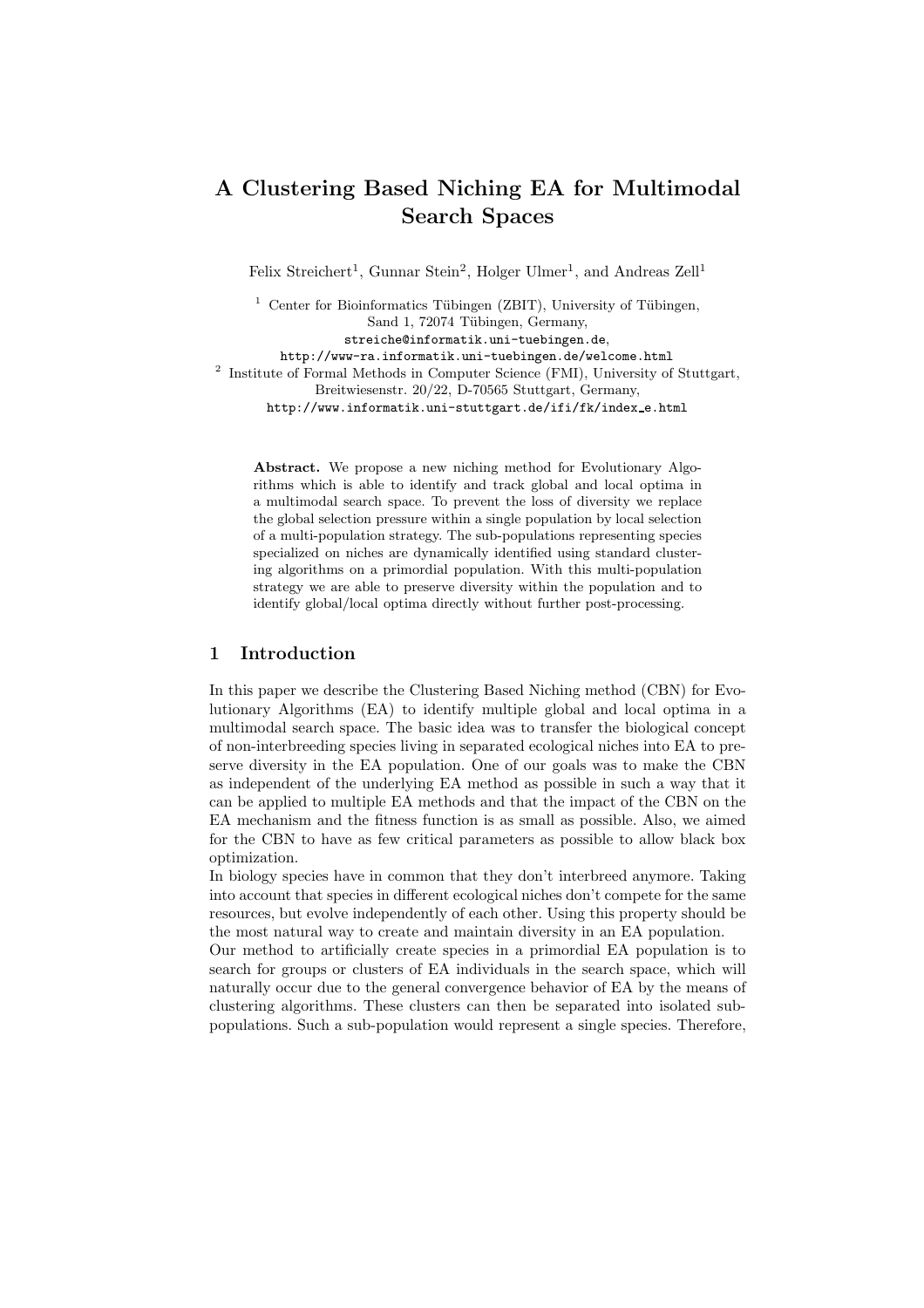individuals of different sub-populations do not compete with each other and are not be allowed to interbreed. The individuals of a single sub-population on the other hand do compete and breed like in any traditional EA and each sub-population behaves like an EA converging to a global/local optimum. With additional mechanisms to split sub-populations if necessary, dynamic specialization can occur. Merging species that become too similar will allow only one sub-population per niche.

In Sec. 2 we give an overview over some niching EAs and multi-start algorithms for multimodal search spaces. The algorithm for the Cluster Based Niching method is given in Sec. 3, and in Sec. 4 results are presented comparing the CBN with an Evolution Strategy (ES) to Multi-Start Hill-Climbing and an Evolution Strategy with Fitness Sharing on several two-dimensional benchmark functions and one n-dimensional benchmark function.

## 2 Related work

#### 2.1 Niching Evolutionary Algorithms

Niching Evolutionary Algorithms (NEAs) try to identify as many optima as possible, by preserving diversity within the EA population and by using this diversity as resource for exploratory crossover. Most NEAs are based on the idea to preserve the diversity within the population by altering the EA operators to prevent premature convergence to one optimum, like Fitness Sharing [7], Crowding [4] and Deterministic Crowding (DC) [10] and Tagging [1, Sec. 6.2.3]. Other NEAs use a multi-population approach like the Multinational (MN) GA [19, 20] and the Forking GA [18], which divide a primordial global EA population into sub-populations with reduced interaction to preserve diversity above the level of sub-populations.

The most common and best studied niching method, based on prevention of premature convergence, is Fitness Sharing by Goldberg and Richardson [7]. Sharing adds a penalty to the fitness  $\Phi(x_i)$  of all individuals  $x_i$  in the population P of size  $\mu$  that are too similar to another individual in respect of a given metric  $||x_i, x_j||$  between two individuals and the sharing distance  $\sigma_{share}$ .

$$
\Phi'(x_i) = \frac{\Phi(x_i)}{\sum_{j=0}^{\mu} sh(x_i, x_j)}
$$
(1)

$$
sh(x_i, x_j) = \begin{cases} 1 - \left(\frac{\|x_i, x_j\|}{\sigma_{share}}\right) & \text{: if } \|x_i, x_j\| \le \sigma_{share} \\ 0 & \text{: else} \end{cases}
$$
(2)

This penalty is intended to lead to an even distribution of the EA population around promising areas in the search space and to prevent the overall convergence of the whole population on one optimum. Unfortunately, there are several drawbacks:

– There is a fixed  $\sigma_{share}$  for all individuals. For multimodal optimization all optima in the search space must be nearly equidistant.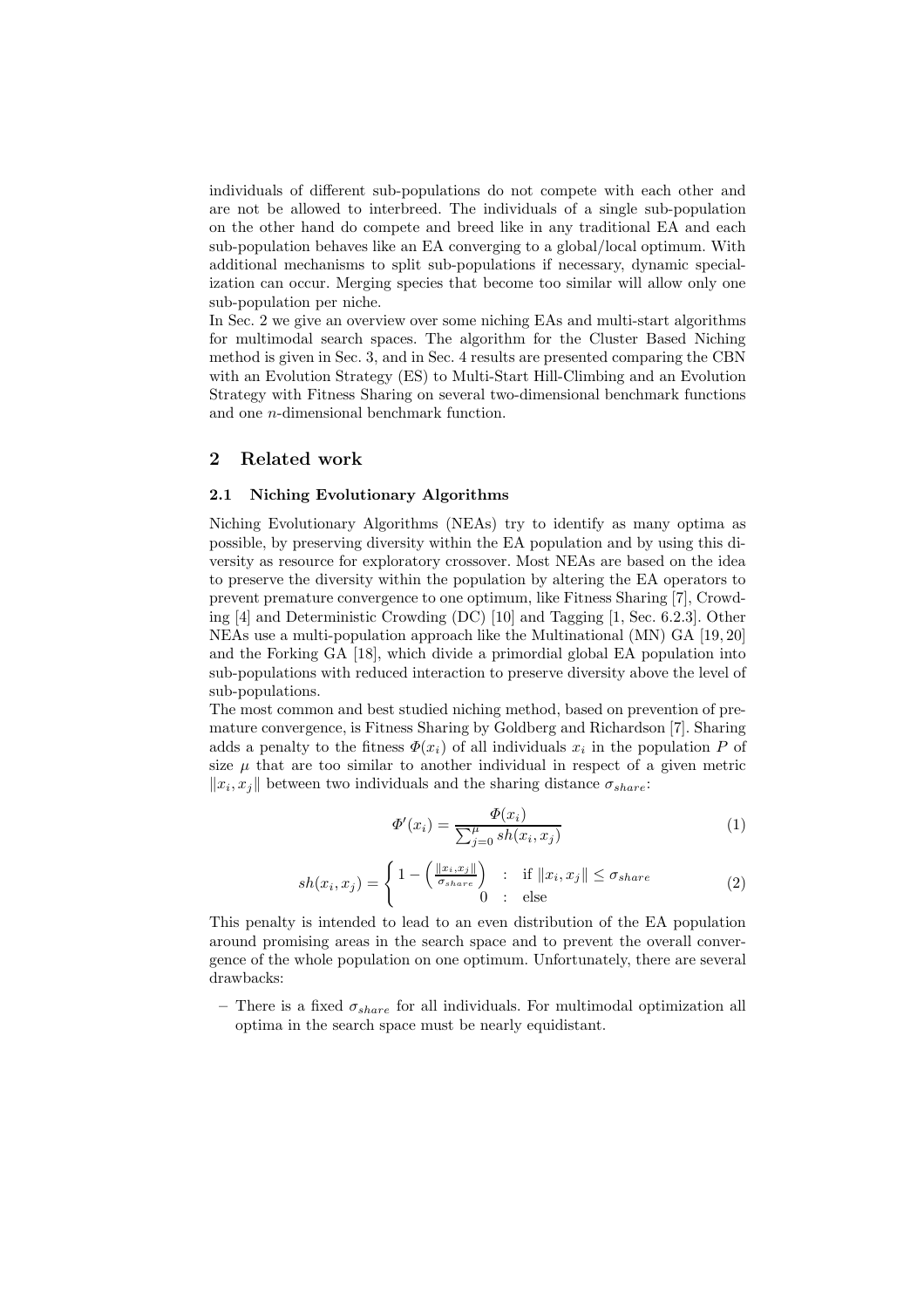- To set  $\sigma_{share}$  a priori knowledge about the distribution of the optima and their fitness is required, see for example [11].
- The population size is also dependent on a *priori* knowledge of the number of optima, an example is given in [12].
- Using no or a bad scaling function on the fitness  $\Phi$  can prevent the individuals from finding the actual peak of the niche [3]. Alternatively, an additional hill-climbing post-processing algorithm is needed to improve the results of sharing, see [13].

Yin and Germay [21] introduced an Adaptive Clustering Algorithm (ACA) to avoid the *a priori* estimation of  $\sigma_{share}$ . Instead of the original sharing function of equations  $(1)$  and  $(2)$  they used equations  $(3)$  and  $(4)$ .

$$
\Phi'(x_i) = \frac{\Phi(x_i)}{S(x_i)}\tag{3}
$$

$$
S(x_i) = n_{c_j} - n_{c_j} \cdot \left(\frac{\|x_i, c_j\|}{2 \cdot d_{max}}\right)^{\alpha} \text{, with } x_i \in C_j \tag{4}
$$

where  $\alpha$  is a constant,  $||x_i, c_j||$  is the distance between the individual  $x_i$  and the centroid  $c_j$  of the cluster  $C_j$  which  $x_i$  belongs to, and  $n_{c_j}$  is the number of individuals associated with cluster  $C_j$ . The ACA is able to get rid of  $\sigma_{share}$  by applying the sharing function only within identified clusters, but introduces two additional variables  $d_{min}$  and  $d_{max}$ , which define the minimum and the maximum radii of a cluster, which need to be set to reasonable values. Although Gan and Warwick [6] extended the ACA by retaining the niches found by the ACA, they did not implement a multi-population approach.

One multi-population approach is the Forking GA [18], which monitors a global GA population for the occurrence of dominating schemes in the population. If such a scheme occurs, a sub-population is created which includes all individuals that meet the scheme and this sub-population continues the search in a subspace of the original space reduced by the fixed elements of the scheme. The global population continues the search in the original space but the already identified schemes are forbidden.

The Multinational GA groups the individuals together into sub-populations called nations [19, 20]. Each nation consists of individuals which are not separated by valleys of lower fitness in the search space. This is tested with the 'hill-valley' function by evaluating several interpolating individuals between each individual of the GA population. A valley would obviously separate different local optima and therefore different nations. The Multinational GA is distinguished from other NEAs by the fact that it is the only NEA known to us which actually identifies the optima on the basis of the nations residing on them, without any further post-processing.

#### 2.2 Multi-Start Algorithms

Although the Multi-Start Hill-Climber (MS-HC) represents a rather primitive technique it can become useful in simple and low dimensional multimodal search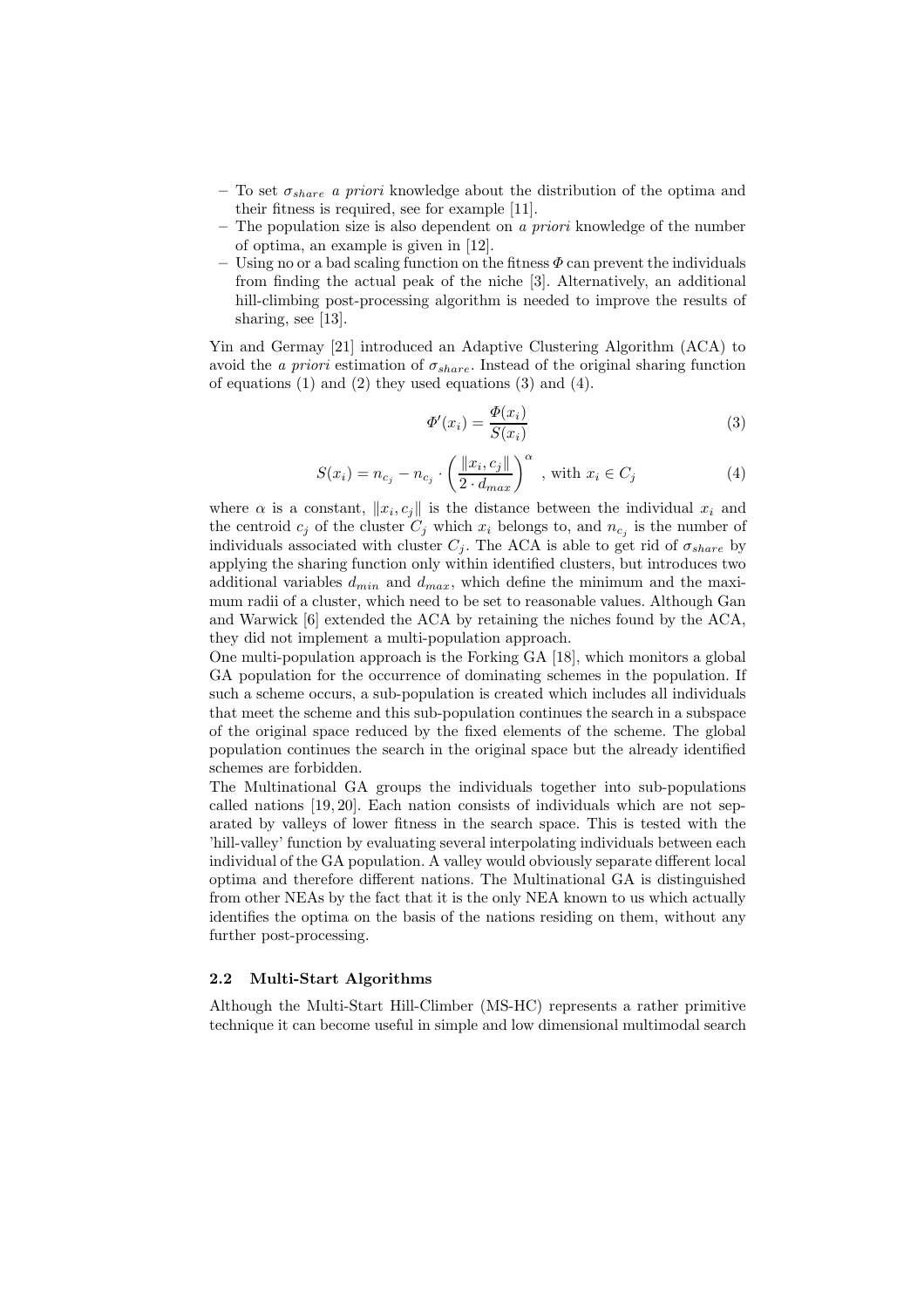spaces. The MS-HC performs several local HC searches in parallel, each one initialized randomly. A single HC will most likely converge to different global/local optima depending on the initialization.

There is a high probability that several HC will converge toward the same local optimum. To prevent this, Törn introduced the LC (multiple local searches with clustering) algorithm [17]. After a number of parallel local search HC steps, he applies a clustering algorithm and continues the local search with only one sample from each cluster. Hanagandi and Nikolaou applied the principles of the LC algorithm on GA [8]. Here also the best individuals of each cluster survive, but the rest is created by recombination and mutation of the surviving elite. The Clearing Procedure by Petrowski uses the same approach [15].

Beasley et. al. proposed a Multi-Start GA, the Sequential Niching algorithm, for the multimodal optimization problem [2]. The optimization result of each GA run is stored as identified optimum and a penalty function is added permanently to the fitness function to prevent the next run of the GA from finding the very same optimum again. The shape and the radii of the penalty function are crucial for this algorithm since it can add several artificial deceiving local optima to the search space. However, the Sequential Niching yields the advantage that the basic EA mechanisms remain unaltered.

# 3 Clustering Based Niching EA

To introduce the biological concept of species into NEA we combined two methods: First a multi-population strategy with localized selection and limited interbreeding between sub-populations ( $\widehat{\equiv}$  species) and second the use of clustering algorithms to identify species in an undifferentiated population. Both methods have been successfully applied independently, but to our knowledge they have not been merged into a single NEA approach so far.

The multi-population strategy has the advantage that it can preserve diversity through localized competition, for example the selection from localized clusters as performed by Hanagandi and Nikolaou, and localized interbreeding, compare mating restriction [1, Sec. 6.2.4]. However, each sub-population still behaves like a standard EA optimizer. This allows us to apply the full range of possible EA extensions or specialized EA operators on the level of sub-populations, like CMA [9] or MVA [14] mutation or even other NEA techniques like Fitness Sharing within each sub-population.

The goal of clustering algorithms is to group data units into cluster in such a way that units within a cluster are most similar while the clusters are relatively distinct from each other. In our application the EA individuals  $x_i$  are the data units and the resulting clusters will represent the species/niches. Using clustering algorithms to identify species allows us to move all relevant parameters for the niching behavior down to the clustering algorithm. There are numerous clustering algorithms available for multiple data types and applications with varying parameters requirements. We just need to choose the algorithm that yields the best ratio between clustering behavior and number of necessary parameters.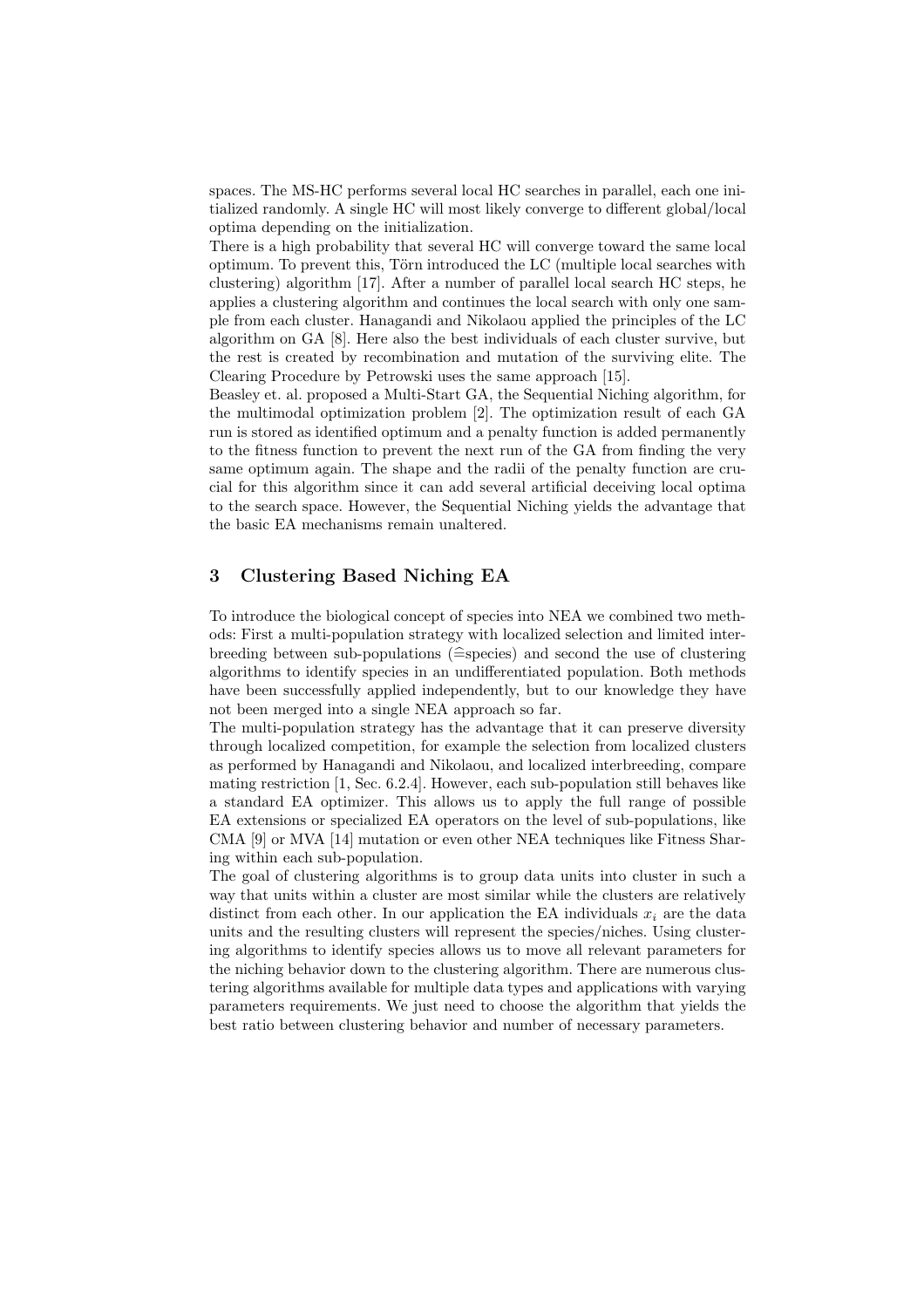#### 3.1 The Multi-Population Strategy

We implemented a multi-population  $D_0 = \text{createInitialPop}(1)$ ; strategy that starts with a randomized single primordial undifferentiated population  $D_0$  and allows differentiated subpopulations(species)  $D_{i\geq 1}$  to be generated dynamically.  $D_0$  plays the special role of containing all individuals that do not belong to any identified species. While the undifferentiated population  $D_0$  explores the general search space, species  $D_{i>1}$  exploit already identified niches.

After initialization of  $D_0$  the CBN-EA generational cycle is entered until an EA termination criterion is met, like maximum number of generations reached or numbers of fitness evaluations, see Fig. 1.

```
repeat {
   // species evolution phase
   for all i do simulateEAGeneration(D_i);
   // species differentiation phase
   if (numOfClusters(D_0) \geq 1) split(D_0);
   for all (i>0) do {
     if (numOfClusters(D_i) > 1) split(D_i);
     \texttt{D}_0 . \texttt{add}(\texttt{D}_i \,.\, \texttt{getLoners} ( ) ) ;
   }
   // species convergence phase
   TLP = createEmptyPop();
   for all (i>0) do TLP.addCentroidOf(D_i);
   if (numOfCluster(TLP) \ge 1) mergeDemes();
} until (maxGenerationReached());
```

```
Fig. 1. Pseudocode of CBN
```
First the species evolution phase is performed by simulating evaluation, selection and reproduction independently for each population  $D_i$ .

Then the species differentiation phase is entered:  $D_0$  is tested whether differentiation occurs (numOfClusters(D<sub>0</sub>)  $\geq$  1). If clusters can be identified by the clustering algorithm new sub-populations are created from the members of the clusters. Then the clustering algorithm is called on all sub-populations  $D_{i>1}$ to test if a species continues to differentiate further into new species which are to be separated. On the other hand, if the clustering algorithm finds individuals in  $D_{i\geq 1}$  that do not belong to any species  $(D_i \cdot \text{getLoners}(\cdot))$ , those individuals are moved to  $D_0$  as straying loners.

Finally, the species convergence phase is performed: All species  $D_{i\geq 1}$  add a representative (e.g. a centroid) to a temporary population of representatives (TLP). Clusters found in TLP indicate species that converge to the same niche which are to be merged to join their effort.

Depending on the convergence speed of the EA method, multiple EA generational steps can be performed before applying the species differentiation and convergence mechanisms. We found that early differentiation enables CBN to identify more optima, as the standard EA convergence behavior would progressively remove individuals located on unincisive local optima.

Merging of species that converge on the same niche will have the effect that niches with a bigger basin of attraction will be populated by species with more members. But this mechanism also guarantees, that if the CBN is converged there exists at most one species per niche. This enables the CBN to identify global/local optima directly, by returning just the best individual of each species. It is necessary to note, that currently there is no crossover between species and that there is no competition between species. We want to introduce these mechanisms to the CBN in the near future.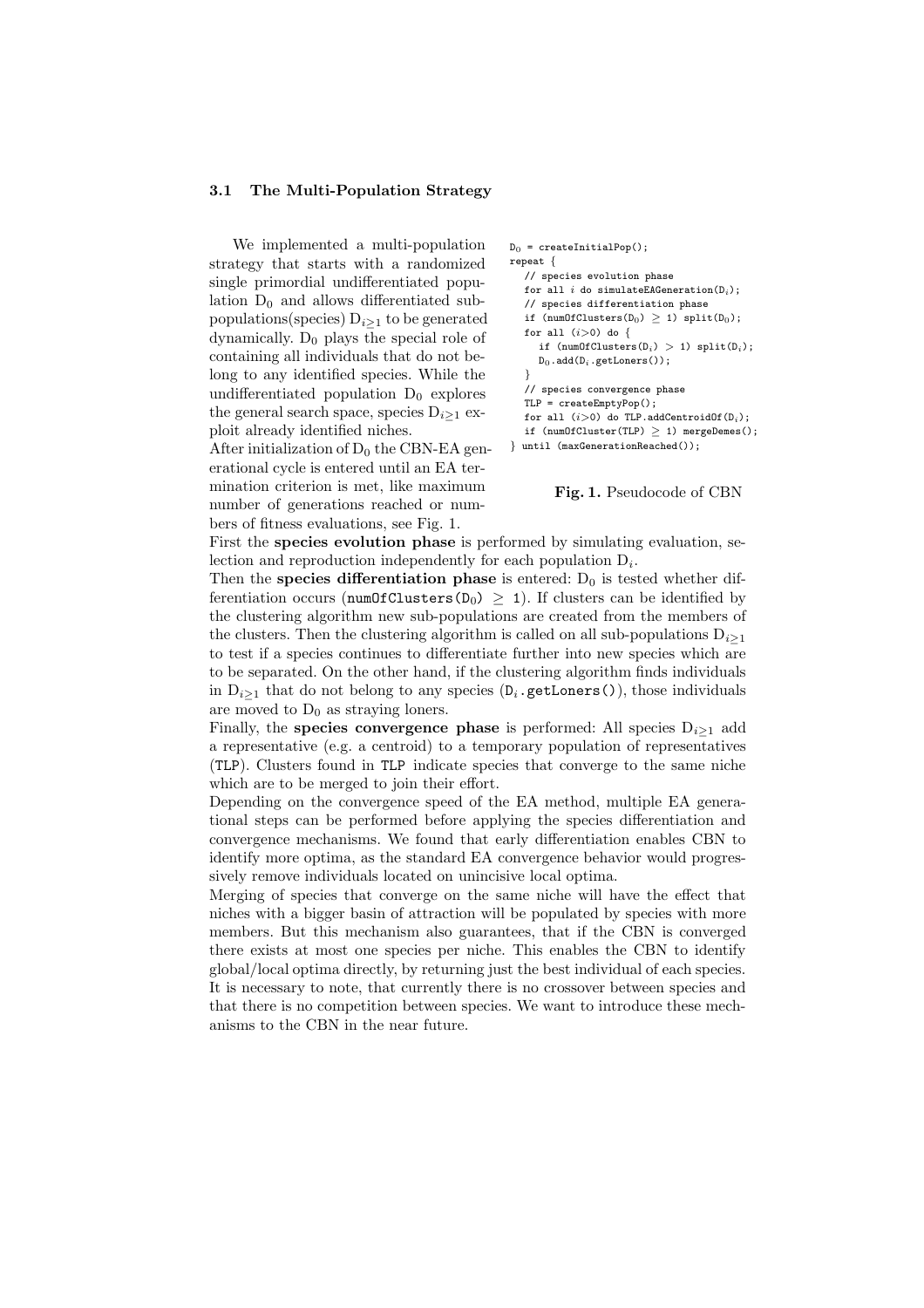

Fig. 2. Density-Based Cluster-Analysis Fig. 3. Clustered population on M2

### 3.2 The Clustering Algorithm

We decided to use the 'density-based' clustering algorithm by Sanders, Ester, Kriegel and Xiaowei to identify species [5, 16]. This clustering algorithm identifies clusters by connecting individuals if the distance  $||x_i, x_j||$  between them is lower than a given threshold value  $\sigma_{dist}$ . All interconnected groups of individuals, whose group size exceeds a minimum value  $MinPts$  are identified as cluster. Fig. 2 gives an example what kind of clusters can be identified by the 'density-based' clustering algorithm using  $MinPts = 4$ .

The 'density-based' clustering algorithm offers several advantages:

- it allows clusters of varying size and shape,
- it can identify clusters of a priori unknown number,
- the algorithm allows for loners which do not belong to any species, indicated as small dots in Fig. 2,
- it requires only two parameters that are easy to interpret.

Since  $MinPts$  gives the minimum size of a cluster it also gives the minimum size of a sub-population. And the minimum size of a sub-population can be chosen  $a$ priori not depending on the problem but on the EA method used. Small values for MinPts will be sufficient for mutation oriented EA methods like ES but larger values will be necessary for crossover based EA methods like GAs.

The parameter  $\sigma_{dist}$  is not as easy to select. It gives a lower bound, below which two optima can not be distinguished, because the clustering algorithm is not able to separate the clusters.

Fig. 3 gives an example for a clustered ES population with  $MinPts = 2$  using an euclidean distance metric. Note that although an individual is located on the local optimum in the lower right corner, no species can be established. To increase the stability of identified species the mutation step size must be of the same order of magnitude as  $\sigma_{dist}$ . Otherwise individuals leave and enter species randomly simply because of mutation. Therefore, we currently limit the ES mutation step size to  $\sigma_{dist}$ , if an individual belongs to a species. This constraint can be removed, if the individual returns to  $D_0$  as a loner.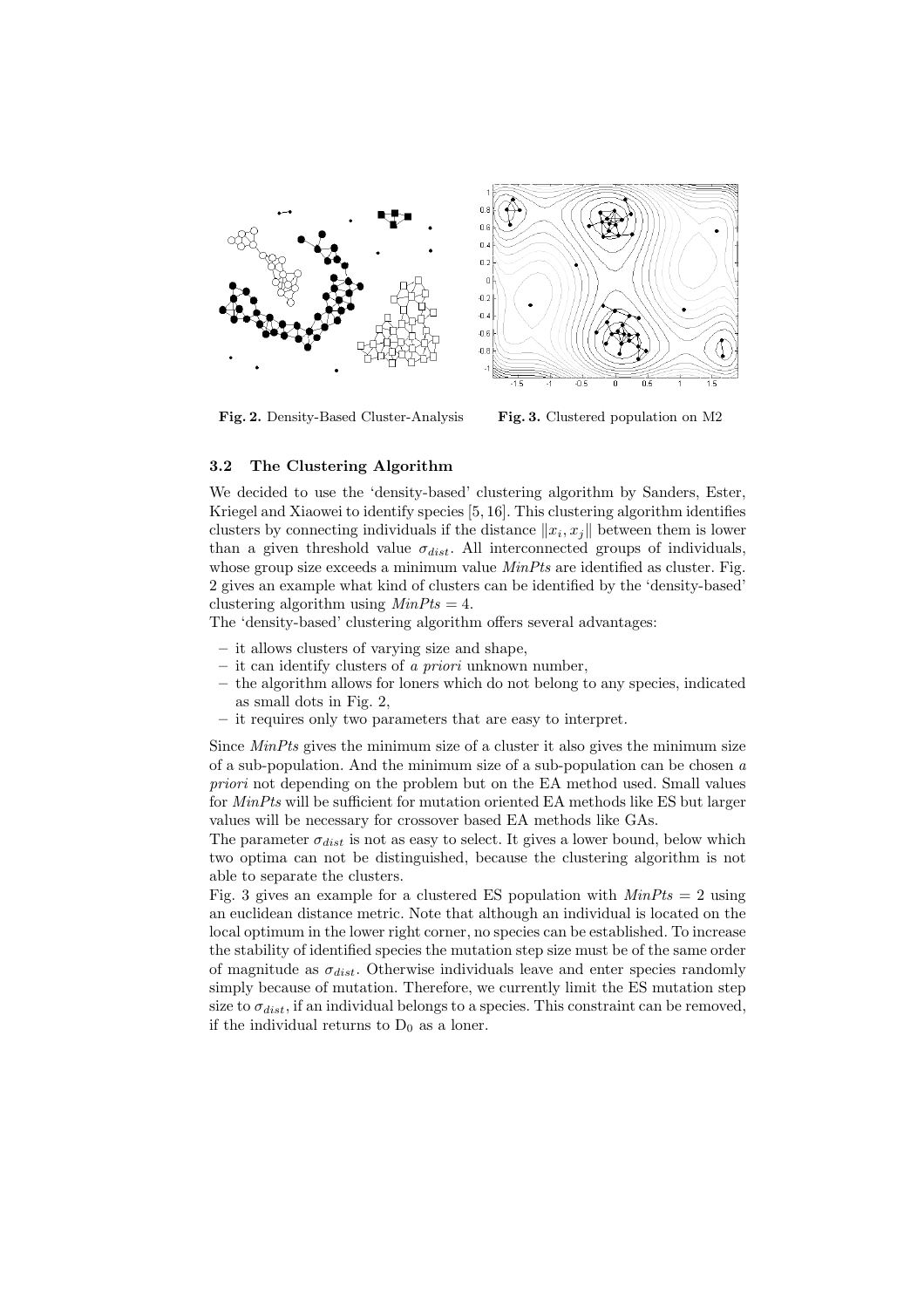## 4 Results

We compared the CBN on five multimodal benchmark functions, given in the Appendix, to Fitness Sharing (FS) and a Multi-Start Hill-Climber (MS-HS). Since we used real-valued benchmark functions we decided to apply Evolution Strategies (ES). We used a  $(60 + 120)$ -ES with best selection scheme simulated for  $T = 100$  generations. For the CBN we used  $MinPts = 2$  as minimum cluster size. To increase the performance of the FS-ES and to avoid the problem of finding a suitable scaling function, we used a hill-climbing post-processing step start at  $T = 70$  but only for the FS-ES. The MS-HC was simulated by 120 independent  $(1+1)+ES$  trials with a fixed mutation rate  $\sigma_{mut}$ .

The performance of the algorithms is measured by the number of optima each algorithm found, averaged over 25 runs. An optimum  $o_i$  was considered 'found' if  $\exists x_i \in P_{t=T} \mid ||x_i, o_j|| \le \epsilon = 0.005$ , where  $P_{t=T}$  is the complete population at the end of each run and  $x_i$  an individual in  $P_{t=T}$ .

We applied all three algorithms on a normalized search space and varied a 'resolution' parameter to find the best parameter settings for each algorithm. In case of the MS-HC 'resolution' represents the fixed mutation rate  $\sigma_{mut}$ , for the FS-ES the parameter gives the critical value of  $\sigma_{share}$  and for the CBN the 'resolution' gives the  $\sigma_{dist}$  of the 'density-based' clustering algorithm.

## 4.1 Two Dimensional Benchmark Functions

On all four benchmark problems the MS-HC achieved the best results due to the limited search space and the high number of multi-starts and the available number of fitness calls. Only in case of M2 and M3 the MS-HS failed to identify all local optima if  $\sigma_{mut}$  becomes too big, since the high mutation rates enable a single HC to escape local optima, see Fig. 6 and Fig. 7.

With the additional HC post-processing step the FS-ES became less prone to bad values for  $\sigma_{share}$ , but performed not as well as the MS-HC. But although extremely high values for  $\sigma_{share}$  rendered the FS ineffective, they caused an evenly distributed start for the HC post-processing step, compare Fig. 7.



Fig. 4. M0, avg. number of optima found Fig. 5. M1, avg. number of optima found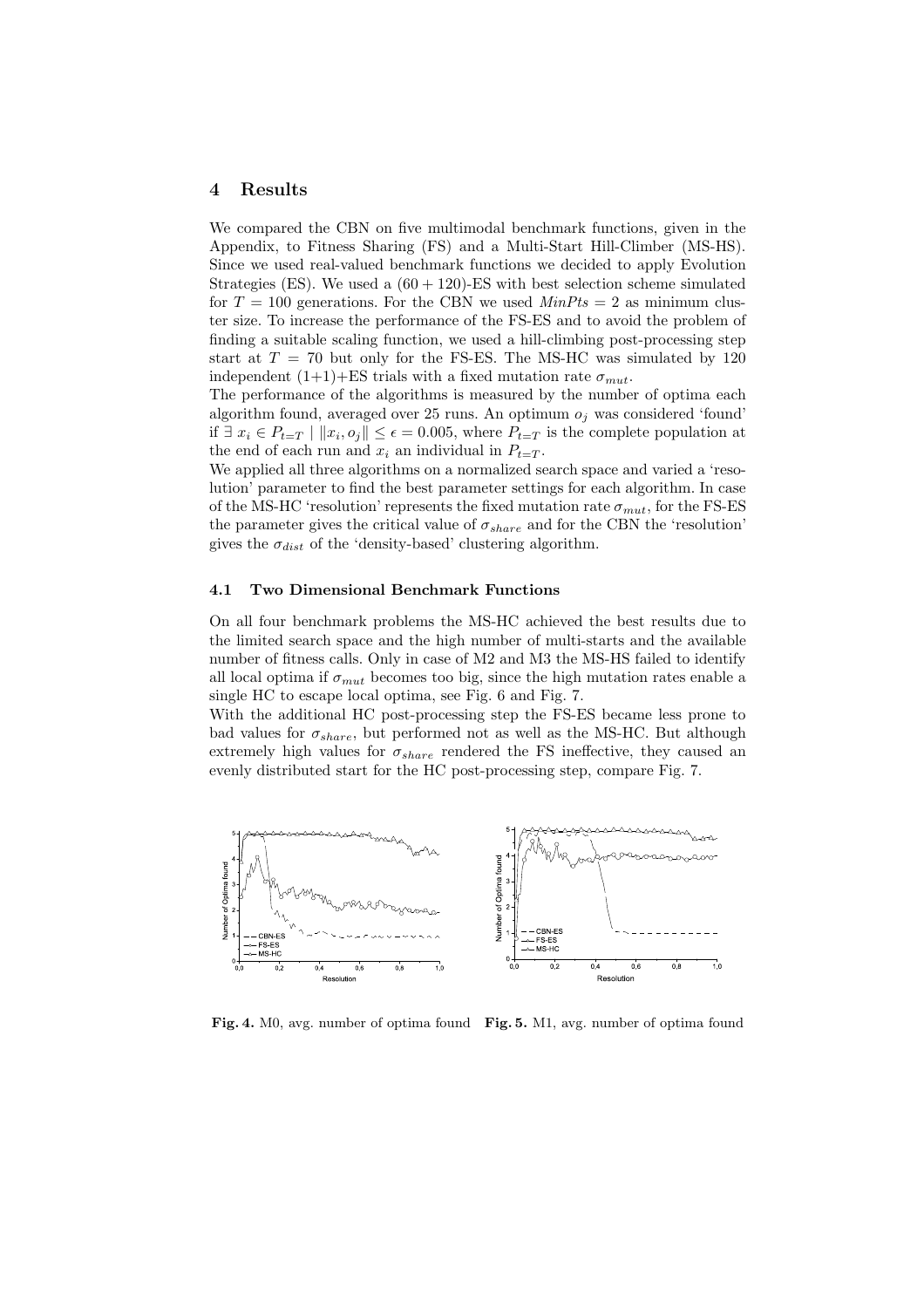

Fig. 6. M2, avg. number of optima found Fig. 7. M3, avg. number of optima found

The CBN-ES performed better than FS-ES on M0 and M1. But the importance of  $\sigma_{dist}$  becomes evident. As discussed before,  $\sigma_{dist}$  gives the minimal distance between two separable clusters, see 3.2. In case of the M0 benchmark function the optima are about  $1/5$  units apart, compare Fig. 10, and about  $1/2$  units in case of M1, compare Fig. 11. These are exactly the  $\sigma_{dist}$  values where the performance of the CBN-ES drops to the behavior of a standard ES without niching, thus converging to a single optima. The same effect can be observed for M2 and M3, compare Fig. 12 and Fig. 13. But here the optima are not as evenly spaced and the CBN-ES fails step-by-step as  $\sigma_{dist}$  is increasing.

On M2 and M3 CBN performed not as well as the FS-ES with the additional post-processing step. Regarding M2 CBN failed to identify the two most unincisive local optima, compare Fig. 3. This is caused by the greedy best selection strategy used. Most individuals of  $D_0$  converged to the more attractive optima before species can be identified. On both problems the exploring character of  $D_0$ seemed to fail.

## 4.2 The n-Dimensional Benchmark Function

To examine how the algorithms react to increasing dimensionality we compared them on the *n*-dimensional M5 benchmark function with  $5<sup>n</sup>$  optima, see Fig. 8 and 9.

Although the MS-HC has the advantage that it could track one optima per deployed individual, it finds considerably less optima. Also the performance of the HS-HC suffers if the problem dimension is increased.

The FS-ES on the other hand fails completely with the increasing problem dimension, although the evenly spaced optima with equal fitness should provide perfect conditions for Fitness Sharing.

Regarding the CBN the number of optima identified with  $\mu = 60$  never exceeds fifteen even for  $n < 4$ . This suggests that CBN is limited by the population size rather than the problem dimension. Although  $MinPts = 2$  allows a minimum species size of two, merging of species causes much bigger sub-populations.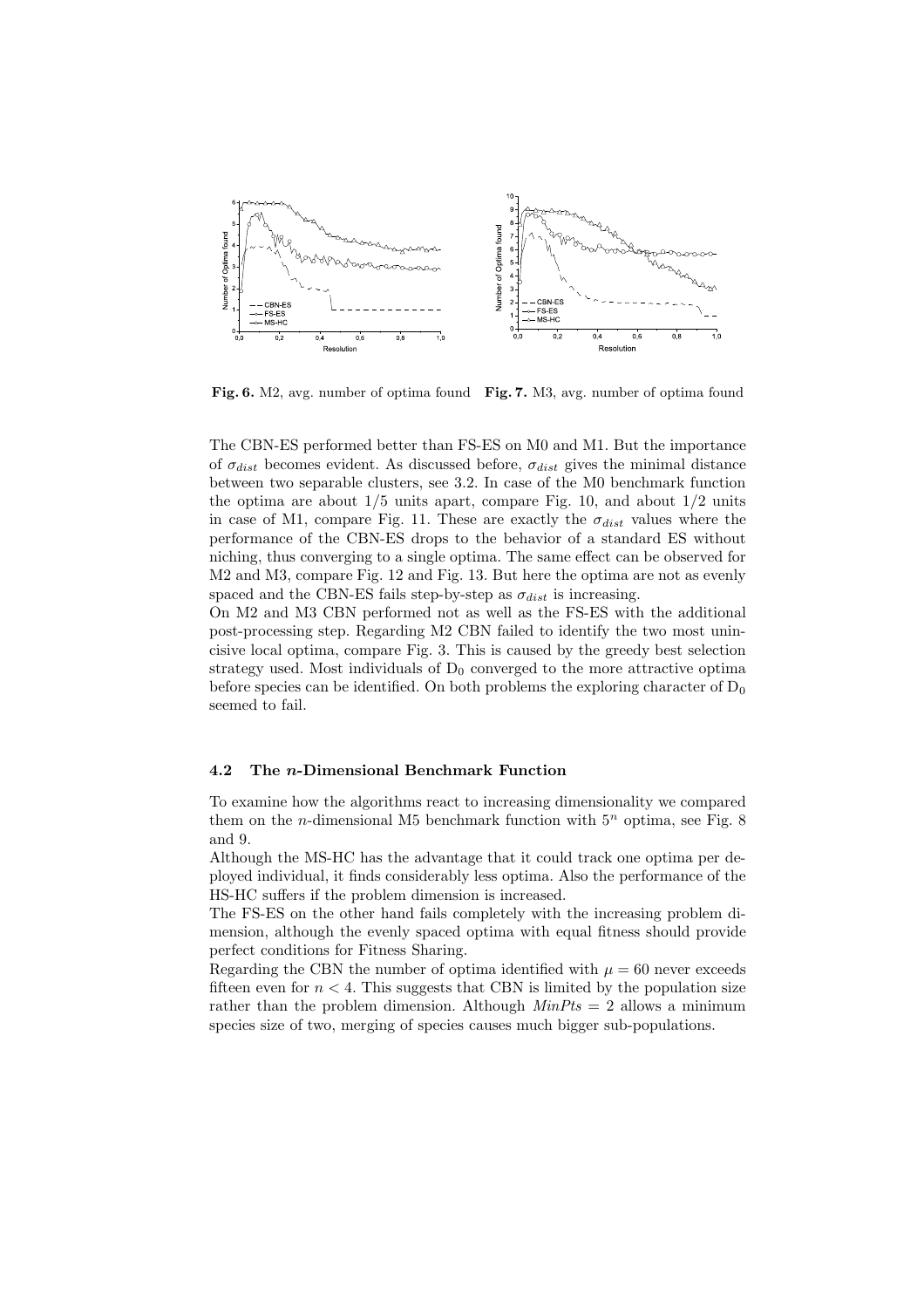

Fig. 8. M5  $n = 4$ , avg. number of optima Fig. 9. M5  $n = 5$ , avg. number of optima

These results indicate, that CBN scales better with increasing search space dimension than MS-HC and FS-ES but that CBN needs more individuals to retain a niche than MinPts would suggest.

# 5 Conclusions and Future Research

The CBN-EA we proposed, is a new niching EA method based on the formation of species. CBN joins a multi-population strategy with clustering analysis for species detection. This approach is virtually independent of the EA method it is applied to, because it does not put any restriction on the EA method used. Furthermore, CBN does not alter the search space and therefore does not disrupt the normal convergence behavior of the EA. Additionally CBN is able to actually identify optima using the concept of species without further post-processing.

Since we used benchmark functions that do not benefit from EA crossover as an exploratory operator, except for the M4 function, it is no surprise that the simple Multi-Start- $(1+1)$ ES strategy performs best on all benchmark functions. And although Fitness Sharing was allowed to make extensive use of the HC postprocessing step, it never squares the performance of the Multi-Start- $(1+1)ES$ . CBN on the other hand is actually able to equal the Multi-Start- $(1+1)ES$  on M0 and M1, if suitable values for  $\sigma_{dist}$  are used. The failure of CBN on M2 and M3 indicates, that currently the exploratory elements of CBN are too weak.

Regarding the n-dimensional M4 benchmark function Fitness Sharing fails even in spite of the available exploratory crossover. Most likely because of the increasing problem dimension. CBN on the other hand scales rather well with the increase of problem dimension, but it is limited by the fixed population size and the fact that currently no exploratory interbreeding between species is implemented.

Therefore our future work will concentrate on introducing exploratory interbreeding between species to the CBN-EA, to take the full advantage of the positive properties of niching EAs. And we will focus on problems where exploratory crossover yields a greater benefit, otherwise Multi-Start Local-Search strategies will most likely prevail over an niching EA.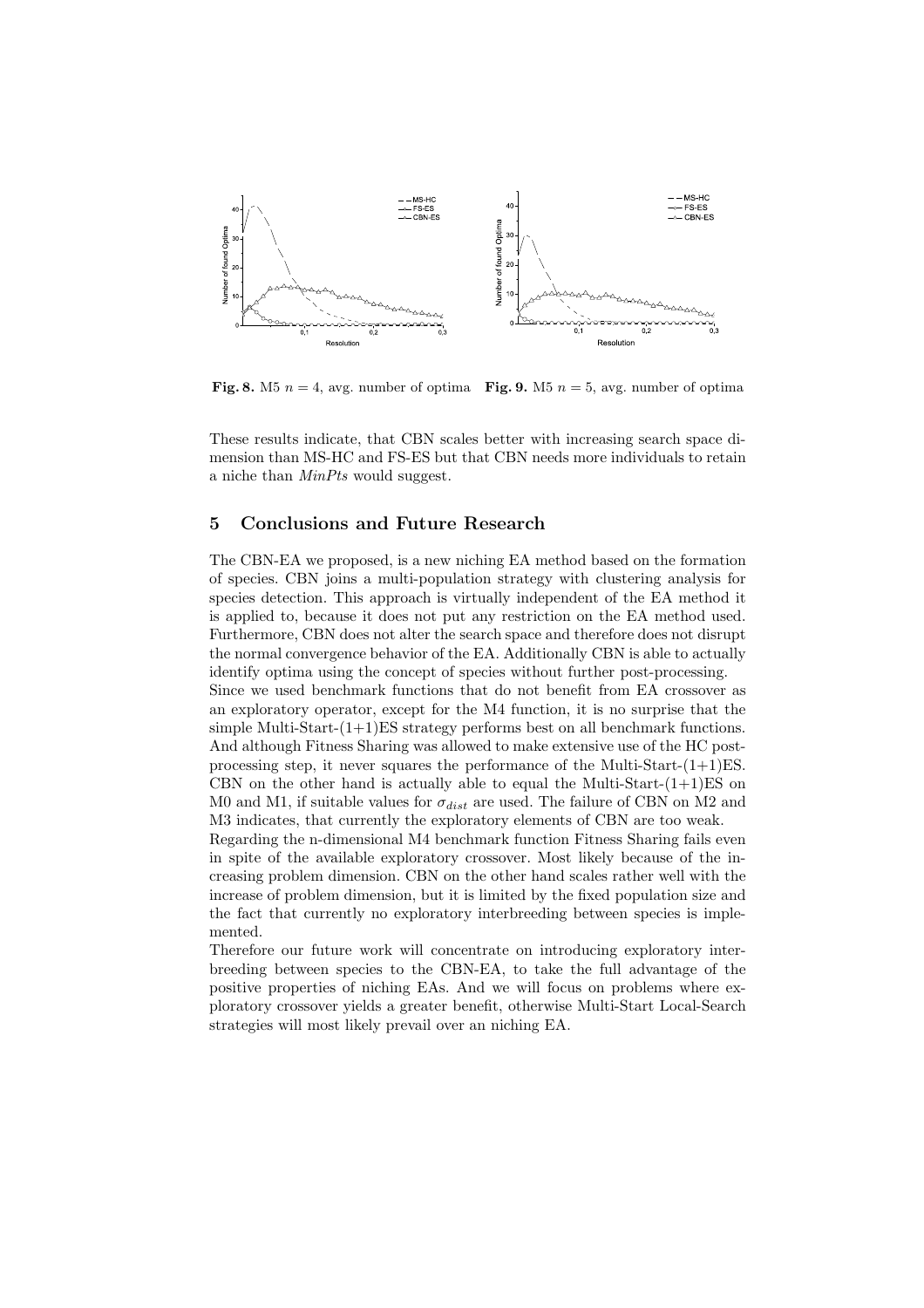To free resources for interspecies crossover within the CBN-EA, we will introduce mechanisms that use redundant individuals from extremely large species or already converged species for reinitialization. If the reinitialized individuals are descendants from parents from different competing species, we are also able to introduce a additional selection pressure on species.

## Acknowledgements

This research has been funded by the German Federal Ministry of Research and Education (BMBF) under contract No. 03C0309E.

# References

- 1. T. Baeck, D. Fogel, and Z. Michalewicz, editors. Handbook of Evolutionary Computation. Oxford University Press, New York, and Institute of Physics Publishing, Bristol, 1997.
- 2. D. Beasley, D. Bull, and R. Martin. A sequential niche technique for multimodal function optimization. Evolutionary Computation, 1(2):101–125, 1993.
- 3. P. Darwen and X. Yao. How good is fitness sharing with a scaling function. Technical Report CS 8/95, University College, The University of New South Wales, Canberra, April 1995.
- 4. K. De Jong. An analysis of the behavior of a class of genetic algorithms. (Doctoral dissertation, University of Michigan) Dissertation Abstracts International, 36(10), 5140B. (University Microfilms No. 76-9381), 1975.
- 5. M. Ester, H.-P. Kriegel, J. Sander, and X. Xiaowei. A density-based algorithm for discovering clusters in large spatial databases with noise. In E. Simoudis, J. Han, and U. Fayyad, editors, 2nd International Conference on Knowledge Discovery and Data Mining, pages 226–231, Portland, Oregon, 1996. AAAI Press.
- 6. J. Gan and K. Warwick. A genetic algorithm with dynamic niche clustering for multimodal function optimisation. (Internal Report No. 98-001) Cybernetics Dept, Reading University, 1998.
- 7. D. Goldberg and J. Richardson. Genetic algorithms with sharing for multimodal function optimization. In Grefenstette, editor, Proceedings of the 2nd International Conference on Genetic Algorithms, pages 41–49, 1987.
- 8. V. Hanagandi and M. Nikolaou. A hybrid approach to global optimization using a clustering algorithm in a genetic search framework. Computers and Chemical Engineering, 22(12):1913–1925, 1998.
- 9. N. Hansen and A. Ostermeier. Adapting arbitrary normal mutation distributions in evolution strategies: The covariance matrix adaption. In Proceedings of the 1996 IEEE International Conference on Evolutionary Computation, pages 312– 317, 1996.
- 10. S. W. Mahfoud. Crowding and preselection revisited. In R. Männer and B. Manderick, editors, Parallel Problem Solving from Nature II, pages 27–36, Amsterdam, 1992. North-Holland.
- 11. S. W. Mahfoud. Genetic drift in sharing methods. In Proceedings of the 1st IEEE Conference on Evolutionary Computation, volume 1, pages 67–72, Piscataway, NJ, 1994. IEEE Service Center.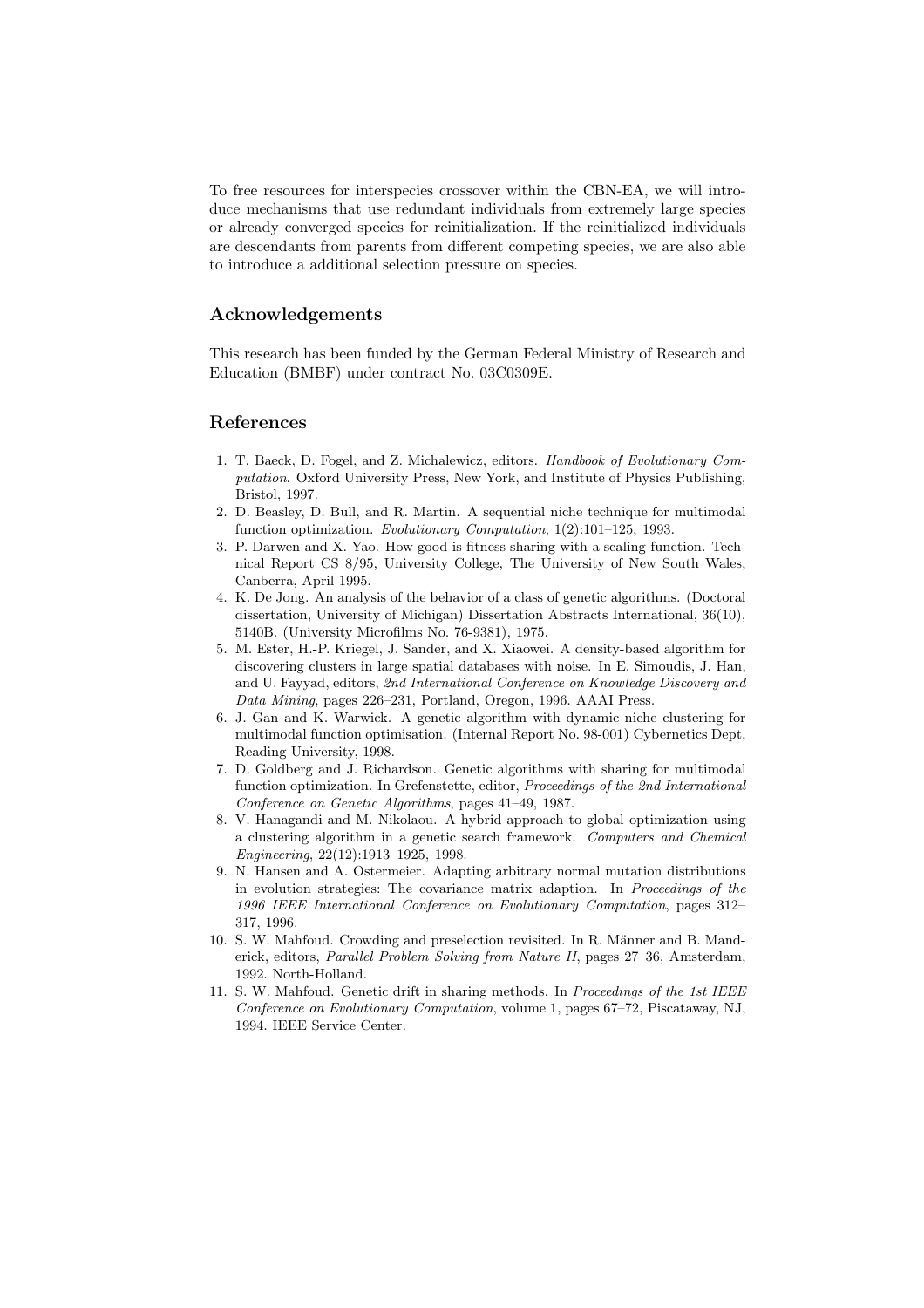- 12. S. W. Mahfoud. Population sizing for sharing methods. Technical Report IlliGAL Report No 94005\*, 1994.
- 13. S. W. Mahfoud. A comparison of parallel and sequential niching methods. In L. Eshelman, editor, Proceedings of the Sixth International Conference on Genetic Algorithms, pages 136–143, San Francisco, CA, 1995. Morgan Kaufmann.
- 14. J. Poland and A. Zell. Main vector adaptation: A cma variant with linear time and space complexity. In Proceedings of the Genetic and Evolutionary Computation Conference, pages 1050–1055. Morgan Kaufman, 2001.
- 15. A. Ptrowski. A clearing procedure as a niching method for genetic algorithms. pages 798–803. IEEE Press, 1996.
- 16. J. Sander, M. Ester, H.-P. Kriegel, and X. Xiaowei. Density-based clustering in spatial databases, the algorithm gdbscan and its applications. Data Mining and Knowledge Discovery, 2(2):169–194, June 1998.
- 17. A. Törn. Cluster analysis using seed points and density-determined hyperspheres as an aid to global optimization. IEEE Transactions on Systems, Man and Cybernetics, 7:610–616, 1977.
- 18. S. Tsutsui and Y. Fujimoto. Forking genetic algorithm with blocking and shrinking modes (FGA). In S. Forrest, editor, Proceedings of the 5th International Conference on Genetic Algorithms, pages 206–215, San Mateo, CA, 1993. Morgan Kaufman.
- 19. R. K. Ursem. Multinational evolutionary algorithms. In P. J. Angeline, Z. Michalewicz, M. Schoenauer, X. Yao, and A. Zalzala, editors, Proceedings of the Congress on Evolutionary Computation, volume 3, pages 1633–1640, Mayflower Hotel, Washington D.C., USA, 6-9 1999. IEEE Press.
- 20. R. K. Ursem. Multinational GAs: Multimodal optimization techniques in dynamic environments. In D. Whitley, D. E. Goldberg, E. Cantu-Paz, L. Spector, I. Parmee, and H.-G. Beyer, editors, Proceedings of the Genetic and Evolutionary Computation Conference, pages 19–26, Las Vegas, Nevada, USA, 10-12 2000. Morgan Kaufmann.
- 21. X. Yin and N. Germany. A fast genetic algorithm with sharing using cluster analysis methods in multimodal function optimization. In Proceedings of the International Conference on Artificial Neural Nets and Genetic Algorithms, pages 450–457, Innsbruck, Austria, 1993.

# Appendix: Benchmark Functions



Fig. 10. Benchmark function M0

M0: Five hills and four valleys (5 peaks), as suggested in [19]:

$$
M0(x, y) = \sin(2.2\pi x + 0.5\pi) \qquad (5)
$$

$$
\cdot \frac{2 - abs(y)}{2} \cdot \frac{3 - abs(x)}{2} + \sin(0.5\pi y^{2} + 0.5\pi) \qquad \cdot \frac{2 - abs(y)}{2} \cdot \frac{3 - abs(x)}{2}
$$

where  $-2 \leq x, y \leq 2$